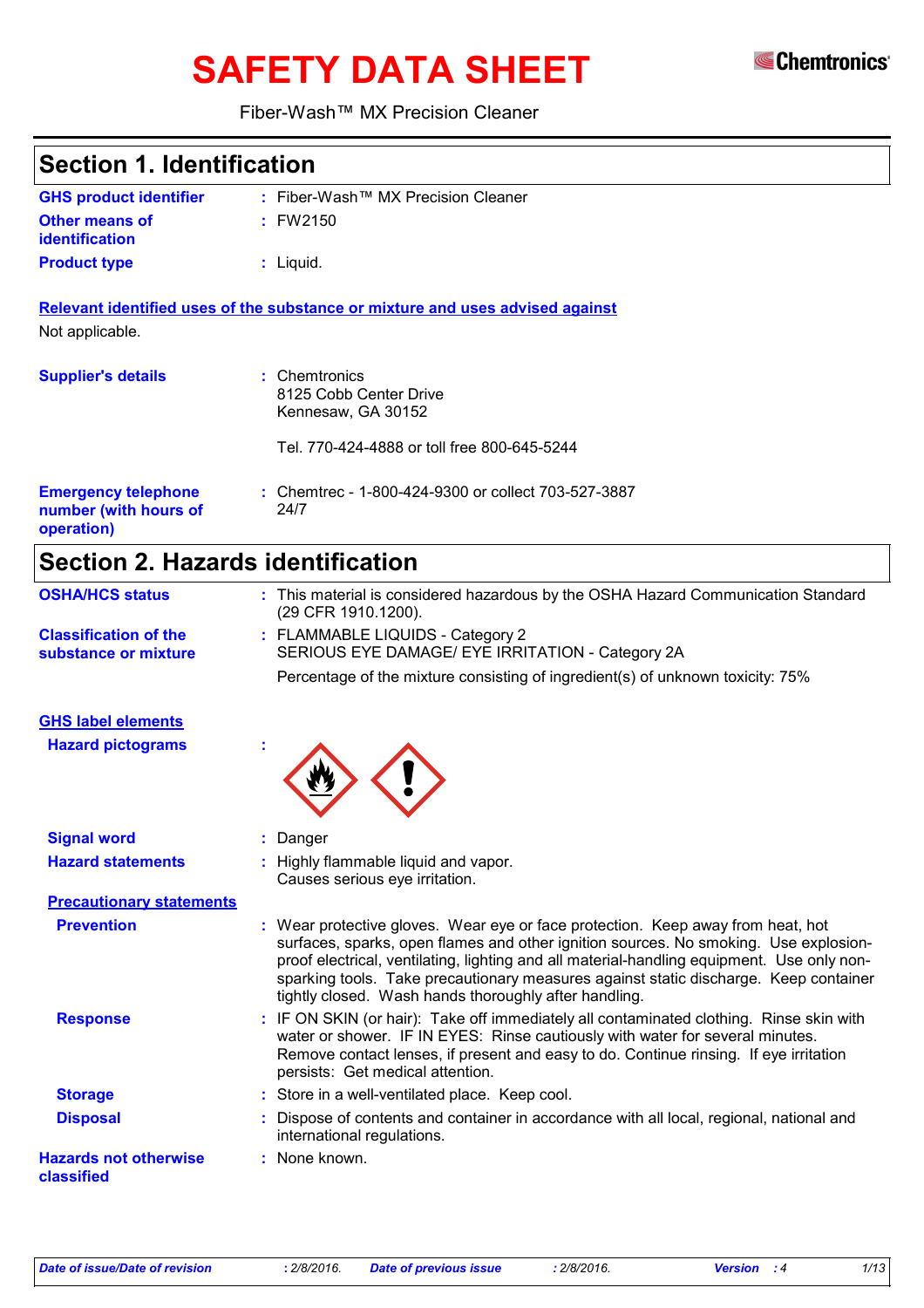### **Section 3. Composition/information on ingredients**

#### **Other means of identification Substance/mixture**

**:** FW2150 **:** Mixture

### **CAS number/other identifiers**

| <b>CAS number</b>   | : Not applicable. |
|---------------------|-------------------|
| <b>Product code</b> | $:$ FW2150        |

| <b>Ingredient name</b> | %           | <b>CAS number</b> |
|------------------------|-------------|-------------------|
| Ethyl alcohol          | - 25        | 64-17-5           |
| Isopropyl alcohol      | $-20$       | $ 67-63-0$        |
| Propyl acetate         | $ 0.1 - 10$ | 109-60-4          |

Any concentration shown as a range is to protect confidentiality or is due to batch variation.

**There are no additional ingredients present which, within the current knowledge of the supplier and in the concentrations applicable, are classified as hazardous to health or the environment and hence require reporting in this section.**

**Occupational exposure limits, if available, are listed in Section 8.**

### **Section 4. First aid measures**

| <b>Description of necessary first aid measures</b> |                                                                                                                                                                                                                                                                                                                                                                                                                                                                                                                                                                                                                                                                                                                                                                                                                           |
|----------------------------------------------------|---------------------------------------------------------------------------------------------------------------------------------------------------------------------------------------------------------------------------------------------------------------------------------------------------------------------------------------------------------------------------------------------------------------------------------------------------------------------------------------------------------------------------------------------------------------------------------------------------------------------------------------------------------------------------------------------------------------------------------------------------------------------------------------------------------------------------|
| <b>Eye contact</b>                                 | : Immediately flush eyes with plenty of water, occasionally lifting the upper and lower<br>eyelids. Check for and remove any contact lenses. Continue to rinse for at least 10<br>minutes. Get medical attention.                                                                                                                                                                                                                                                                                                                                                                                                                                                                                                                                                                                                         |
| <b>Inhalation</b>                                  | : Remove victim to fresh air and keep at rest in a position comfortable for breathing. If<br>not breathing, if breathing is irregular or if respiratory arrest occurs, provide artificial<br>respiration or oxygen by trained personnel. It may be dangerous to the person providing<br>aid to give mouth-to-mouth resuscitation. Get medical attention if adverse health effects<br>persist or are severe. If unconscious, place in recovery position and get medical<br>attention immediately. Maintain an open airway. Loosen tight clothing such as a collar,<br>tie, belt or waistband.                                                                                                                                                                                                                              |
| <b>Skin contact</b>                                | : Flush contaminated skin with plenty of water. Remove contaminated clothing and<br>shoes. Get medical attention if symptoms occur. Wash clothing before reuse. Clean<br>shoes thoroughly before reuse.                                                                                                                                                                                                                                                                                                                                                                                                                                                                                                                                                                                                                   |
| <b>Ingestion</b>                                   | : Wash out mouth with water. Remove dentures if any. Remove victim to fresh air and<br>keep at rest in a position comfortable for breathing. If material has been swallowed and<br>the exposed person is conscious, give small quantities of water to drink. Stop if the<br>exposed person feels sick as vomiting may be dangerous. Do not induce vomiting<br>unless directed to do so by medical personnel. If vomiting occurs, the head should be<br>kept low so that vomit does not enter the lungs. Get medical attention if adverse health<br>effects persist or are severe. Never give anything by mouth to an unconscious person.<br>If unconscious, place in recovery position and get medical attention immediately.<br>Maintain an open airway. Loosen tight clothing such as a collar, tie, belt or waistband. |
| Most important symptoms/effects, acute and delayed |                                                                                                                                                                                                                                                                                                                                                                                                                                                                                                                                                                                                                                                                                                                                                                                                                           |
| <b>Potential acute health effects</b>              |                                                                                                                                                                                                                                                                                                                                                                                                                                                                                                                                                                                                                                                                                                                                                                                                                           |
| <b>Eye contact</b>                                 | : Causes serious eye irritation.                                                                                                                                                                                                                                                                                                                                                                                                                                                                                                                                                                                                                                                                                                                                                                                          |
| <b>Inhalation</b>                                  | : Harmful by inhalation. At very high concentrations, can displace the normal air and<br>cause suffocation from lack of oxygen.                                                                                                                                                                                                                                                                                                                                                                                                                                                                                                                                                                                                                                                                                           |
| <b>Skin contact</b>                                | : Irritating to skin.                                                                                                                                                                                                                                                                                                                                                                                                                                                                                                                                                                                                                                                                                                                                                                                                     |
| <b>Ingestion</b>                                   | : Irritating to mouth, throat and stomach.                                                                                                                                                                                                                                                                                                                                                                                                                                                                                                                                                                                                                                                                                                                                                                                |
| Over-exposure signs/symptoms                       |                                                                                                                                                                                                                                                                                                                                                                                                                                                                                                                                                                                                                                                                                                                                                                                                                           |
| <b>Eye contact</b>                                 | : Adverse symptoms may include the following:<br>pain or irritation<br>watering<br>redness                                                                                                                                                                                                                                                                                                                                                                                                                                                                                                                                                                                                                                                                                                                                |

*Date of issue/Date of revision* **:** *2/8/2016. Date of previous issue : 2/8/2016. Version : 4 2/13*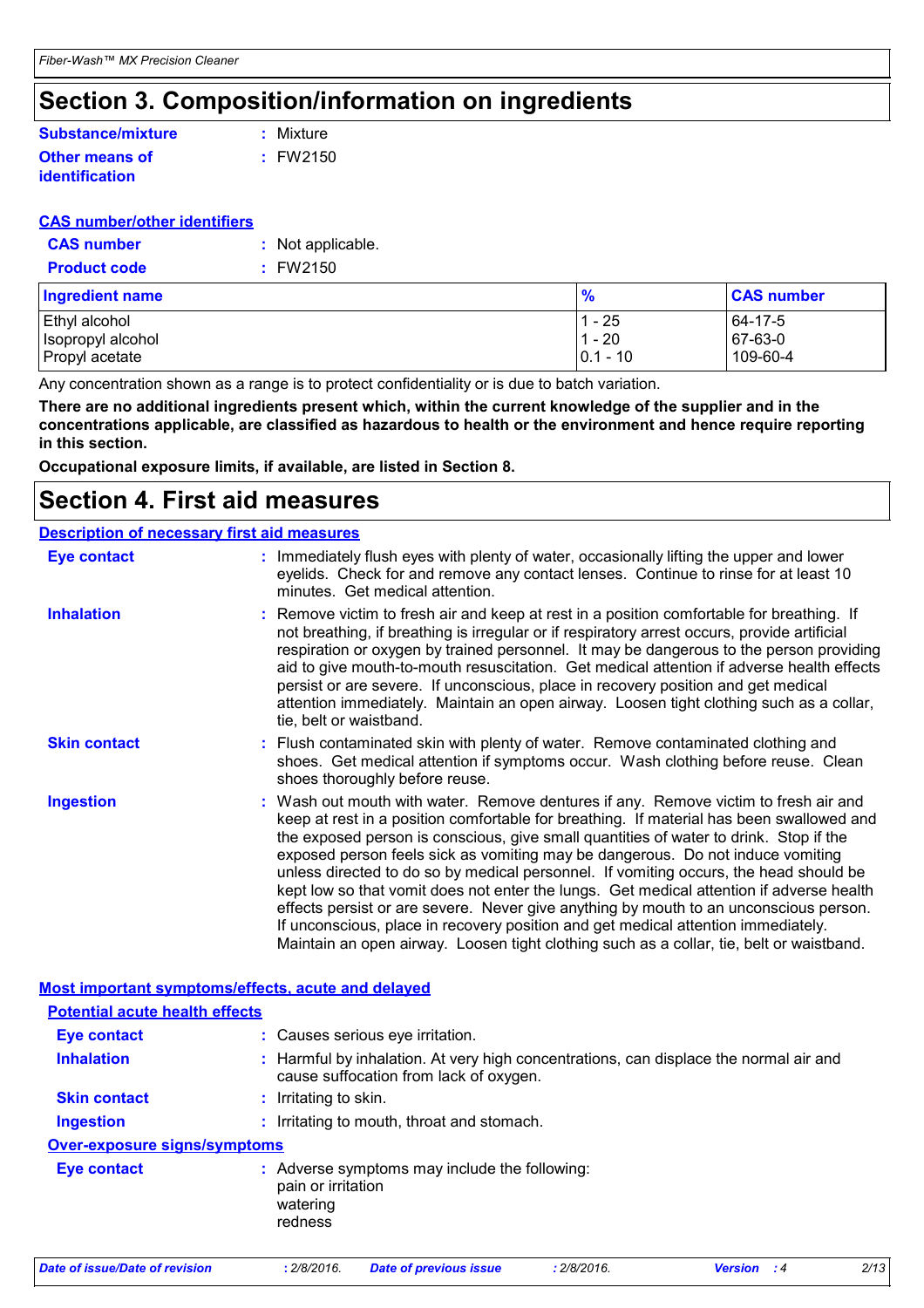### **Section 4. First aid measures**

| <b>Inhalation</b>                 | Adverse symptoms may include the following:<br>dizziness/vertigo<br>drowsiness/fatigue<br>headache<br>unconsciousness                                                         |
|-----------------------------------|-------------------------------------------------------------------------------------------------------------------------------------------------------------------------------|
| <b>Skin contact</b>               | : Adverse symptoms may include the following:<br>irritation<br>redness                                                                                                        |
| <b>Ingestion</b>                  | : Adverse symptoms may include the following: Irritating to mouth, throat and stomach.<br>nausea or vomiting                                                                  |
|                                   | <u>Indication of immediate medical attention and special treatment needed, if necessary</u>                                                                                   |
| <b>Notes to physician</b>         | : Treat symptomatically. Contact poison treatment specialist immediately if large<br>quantities have been ingested or inhaled.                                                |
| <b>Specific treatments</b>        | : No specific treatment.                                                                                                                                                      |
| <b>Protection of first-aiders</b> | : No action shall be taken involving any personal risk or without suitable training. It may<br>be dangerous to the person providing aid to give mouth-to-mouth resuscitation. |

**See toxicological information (Section 11)**

### **Section 5. Fire-fighting measures**

| <b>Extinguishing media</b>                               |                                                                                                                                                                                                                                                                                                                                                                                                                                 |
|----------------------------------------------------------|---------------------------------------------------------------------------------------------------------------------------------------------------------------------------------------------------------------------------------------------------------------------------------------------------------------------------------------------------------------------------------------------------------------------------------|
| <b>Suitable extinguishing</b><br>media                   | : Use dry chemical, $CO2$ , water spray (fog) or foam.                                                                                                                                                                                                                                                                                                                                                                          |
| <b>Unsuitable extinguishing</b><br>media                 | : Do not use water jet.                                                                                                                                                                                                                                                                                                                                                                                                         |
| <b>Specific hazards arising</b><br>from the chemical     | : Highly flammable liquid and vapor. In a fire or if heated, a pressure increase will occur<br>and the container may burst, with the risk of a subsequent explosion. The vapor/gas is<br>heavier than air and will spread along the ground. Vapors may accumulate in low or<br>confined areas or travel a considerable distance to a source of ignition and flash back.<br>Runoff to sewer may create fire or explosion hazard. |
| <b>Hazardous thermal</b><br>decomposition products       | : Decomposition products may include the following materials:<br>carbon dioxide<br>carbon monoxide                                                                                                                                                                                                                                                                                                                              |
| <b>Special protective actions</b><br>for fire-fighters   | : Promptly isolate the scene by removing all persons from the vicinity of the incident if<br>there is a fire. No action shall be taken involving any personal risk or without suitable<br>training. Move containers from fire area if this can be done without risk. Use water<br>spray to keep fire-exposed containers cool.                                                                                                   |
| <b>Special protective</b><br>equipment for fire-fighters | Fire-fighters should wear appropriate protective equipment and self-contained breathing<br>apparatus (SCBA) with a full face-piece operated in positive pressure mode.                                                                                                                                                                                                                                                          |

### **Section 6. Accidental release measures**

**Personal precautions, protective equipment and emergency procedures**

| For non-emergency<br>personnel | : No action shall be taken involving any personal risk or without suitable training.<br>Evacuate surrounding areas. Keep unnecessary and unprotected personnel from<br>entering. Do not touch or walk through spilled material. Shut off all ignition sources.<br>No flares, smoking or flames in hazard area. Avoid breathing vapor or mist. Provide<br>adequate ventilation. Wear appropriate respirator when ventilation is inadequate. Put<br>on appropriate personal protective equipment. |
|--------------------------------|-------------------------------------------------------------------------------------------------------------------------------------------------------------------------------------------------------------------------------------------------------------------------------------------------------------------------------------------------------------------------------------------------------------------------------------------------------------------------------------------------|
| For emergency responders       | If specialised clothing is required to deal with the spillage, take note of any information<br>-21<br>in Section 8 on suitable and unsuitable materials. See also the information in "For non-<br>emergency personnel".                                                                                                                                                                                                                                                                         |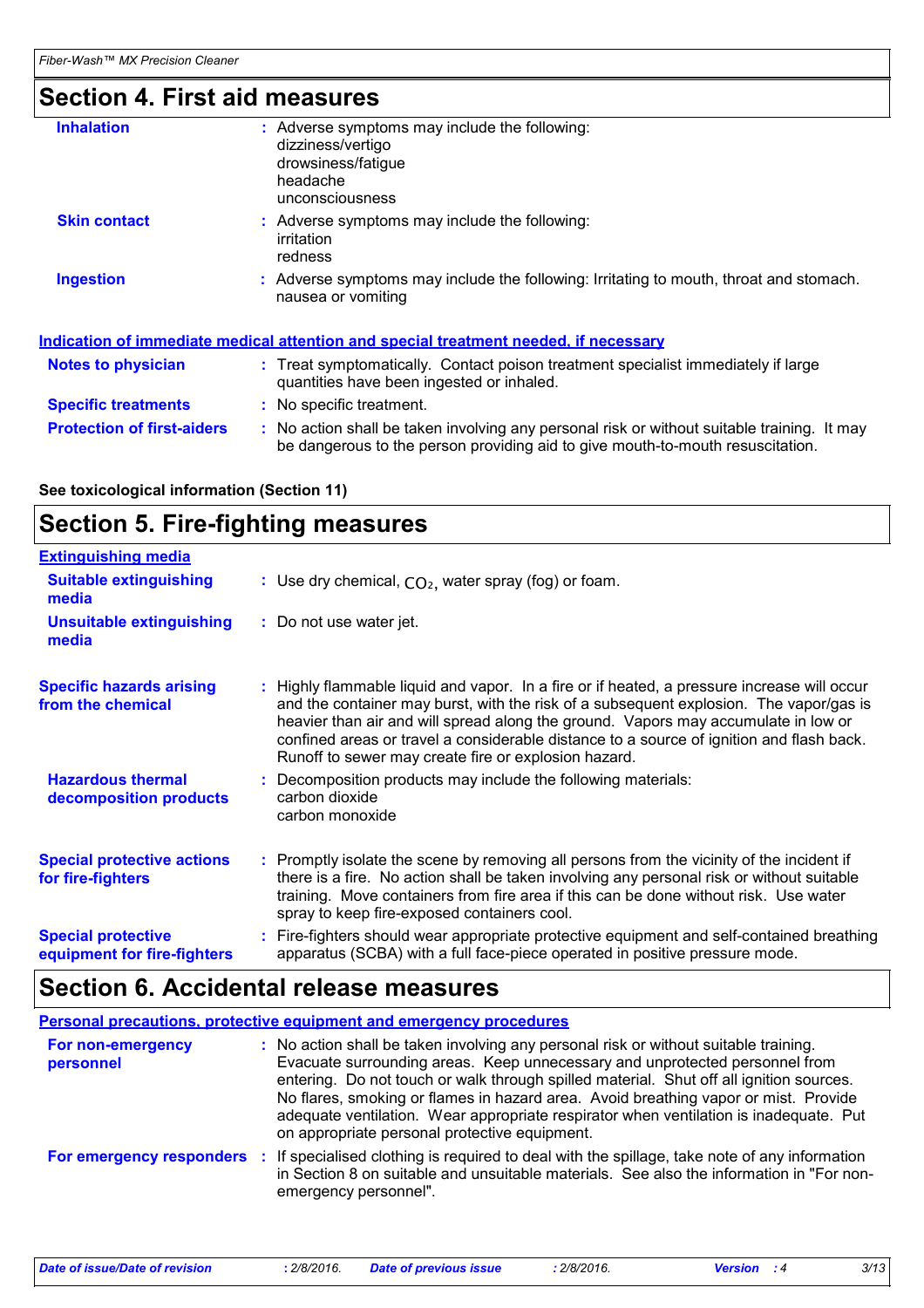## **Section 6. Accidental release measures**

| <b>Environmental precautions</b>                      | : Avoid dispersal of spilled material and runoff and contact with soil, waterways, drains<br>and sewers. Inform the relevant authorities if the product has caused environmental<br>pollution (sewers, waterways, soil or air).                                                                                                                                                                                                                                                                                                                                                                                                                                                                                                                                      |
|-------------------------------------------------------|----------------------------------------------------------------------------------------------------------------------------------------------------------------------------------------------------------------------------------------------------------------------------------------------------------------------------------------------------------------------------------------------------------------------------------------------------------------------------------------------------------------------------------------------------------------------------------------------------------------------------------------------------------------------------------------------------------------------------------------------------------------------|
| Methods and materials for containment and cleaning up |                                                                                                                                                                                                                                                                                                                                                                                                                                                                                                                                                                                                                                                                                                                                                                      |
| <b>Small spill</b>                                    | : Stop leak if without risk. Move containers from spill area. Use spark-proof tools and<br>explosion-proof equipment. Dilute with water and mop up if water-soluble. Alternatively,<br>or if water-insoluble, absorb with an inert dry material and place in an appropriate waste<br>disposal container. Dispose of via a licensed waste disposal contractor.                                                                                                                                                                                                                                                                                                                                                                                                        |
| <b>Large spill</b>                                    | : Stop leak if without risk. Move containers from spill area. Use spark-proof tools and<br>explosion-proof equipment. Approach release from upwind. Prevent entry into sewers,<br>water courses, basements or confined areas. Wash spillages into an effluent treatment<br>plant or proceed as follows. Contain and collect spillage with non-combustible,<br>absorbent material e.g. sand, earth, vermiculite or diatomaceous earth and place in<br>container for disposal according to local regulations (see Section 13). Dispose of via a<br>licensed waste disposal contractor. Contaminated absorbent material may pose the<br>same hazard as the spilled product. Note: see Section 1 for emergency contact<br>information and Section 13 for waste disposal. |

## **Section 7. Handling and storage**

| <b>Precautions for safe handling</b>                                             |                                                                                                                                                                                                                                                                                                                                                                                                                                                                                                                                                                                                                                                                                                                                                                                                                                                               |
|----------------------------------------------------------------------------------|---------------------------------------------------------------------------------------------------------------------------------------------------------------------------------------------------------------------------------------------------------------------------------------------------------------------------------------------------------------------------------------------------------------------------------------------------------------------------------------------------------------------------------------------------------------------------------------------------------------------------------------------------------------------------------------------------------------------------------------------------------------------------------------------------------------------------------------------------------------|
| <b>Protective measures</b>                                                       | : Put on appropriate personal protective equipment (see Section 8). Do not ingest. Avoid<br>contact with eyes, skin and clothing. Avoid breathing vapor or mist. Use only with<br>adequate ventilation. Wear appropriate respirator when ventilation is inadequate. Do<br>not enter storage areas and confined spaces unless adequately ventilated. Keep in the<br>original container or an approved alternative made from a compatible material, kept<br>tightly closed when not in use. Store and use away from heat, sparks, open flame or<br>any other ignition source. Use explosion-proof electrical (ventilating, lighting and<br>material handling) equipment. Use only non-sparking tools. Take precautionary<br>measures against electrostatic discharges. Empty containers retain product residue<br>and can be hazardous. Do not reuse container. |
| <b>Advice on general</b><br>occupational hygiene                                 | : Eating, drinking and smoking should be prohibited in areas where this material is<br>handled, stored and processed. Workers should wash hands and face before eating,<br>drinking and smoking. Remove contaminated clothing and protective equipment before<br>entering eating areas. See also Section 8 for additional information on hygiene<br>measures.                                                                                                                                                                                                                                                                                                                                                                                                                                                                                                 |
| <b>Conditions for safe storage,</b><br>including any<br><i>incompatibilities</i> | : Store in accordance with local regulations. Store in a segregated and approved area.<br>Store in original container protected from direct sunlight in a dry, cool and well-ventilated<br>area, away from incompatible materials (see Section 10) and food and drink. Eliminate<br>all ignition sources. Separate from oxidizing materials. Keep container tightly closed<br>and sealed until ready for use. Containers that have been opened must be carefully<br>resealed and kept upright to prevent leakage. Do not store in unlabeled containers.<br>Use appropriate containment to avoid environmental contamination.                                                                                                                                                                                                                                  |

### **Section 8. Exposure controls/personal protection**

### **Control parameters**

### **Occupational exposure limits**

| <b>Ingredient name</b>         |             |                               | <b>Exposure limits</b>                                                                    |                                                                                                                                                                                                                                        |      |
|--------------------------------|-------------|-------------------------------|-------------------------------------------------------------------------------------------|----------------------------------------------------------------------------------------------------------------------------------------------------------------------------------------------------------------------------------------|------|
| Ethyl alcohol                  |             |                               | TWA: 1000 ppm 10 hours.<br>TWA: 1900 mg/m <sup>3</sup> 8 hours.<br>TWA: 1000 ppm 8 hours. | <b>ACGIH TLV (United States, 4/2014).</b><br>STEL: 1000 ppm 15 minutes.<br>NIOSH REL (United States, 10/2013).<br>TWA: 1900 mg/m <sup>3</sup> 10 hours.<br>OSHA PEL (United States, 2/2013).<br>OSHA PEL 1989 (United States, 3/1989). |      |
| Date of issue/Date of revision | : 2/8/2016. | <b>Date of previous issue</b> | : 2/8/2016.                                                                               | <b>Version</b> : 4                                                                                                                                                                                                                     | 4/13 |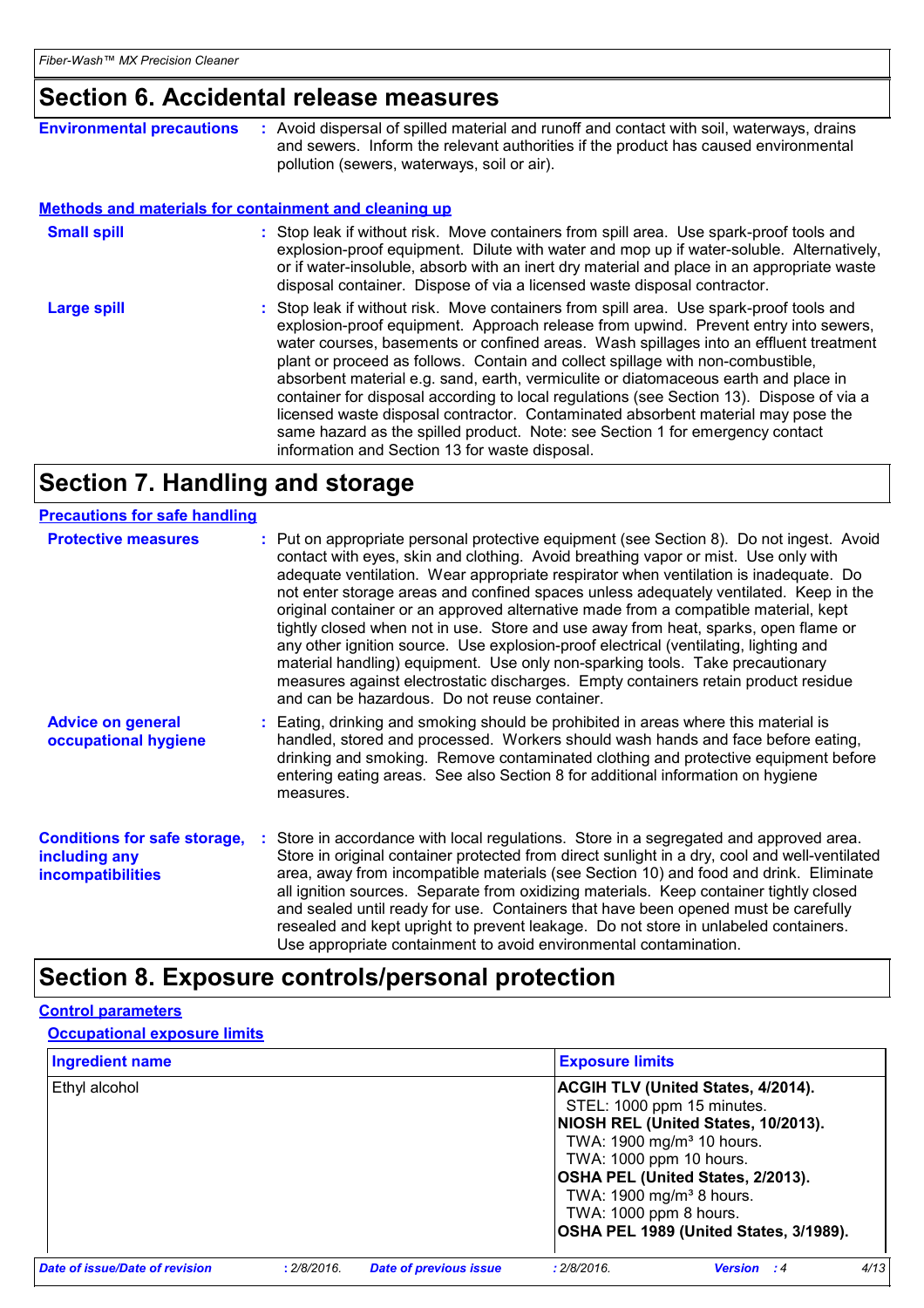# **Section 8. Exposure controls/personal protection**

|                   | TWA: 1900 mg/m <sup>3</sup> 8 hours.      |
|-------------------|-------------------------------------------|
|                   | TWA: 1000 ppm 8 hours.                    |
| Isopropyl alcohol | ACGIH TLV (United States, 4/2014).        |
|                   | STEL: 400 ppm 15 minutes.                 |
|                   | TWA: 200 ppm 8 hours.                     |
|                   | NIOSH REL (United States, 10/2013).       |
|                   | STEL: 1225 mg/m <sup>3</sup> 15 minutes.  |
|                   | STEL: 500 ppm 15 minutes.                 |
|                   | TWA: 980 mg/m <sup>3</sup> 10 hours.      |
|                   | TWA: 400 ppm 10 hours.                    |
|                   | OSHA PEL (United States, 2/2013).         |
|                   | TWA: $980$ mg/m <sup>3</sup> 8 hours.     |
|                   | TWA: 400 ppm 8 hours.                     |
|                   | OSHA PEL 1989 (United States, 3/1989).    |
|                   | STEL: 1225 mg/m <sup>3</sup> 15 minutes.  |
|                   | STEL: 500 ppm 15 minutes.                 |
|                   | TWA: $980$ mg/m <sup>3</sup> 8 hours.     |
|                   | TWA: 400 ppm 8 hours.                     |
| Propyl acetate    | <b>ACGIH TLV (United States, 4/2014).</b> |
|                   | STEL: 1040 mg/m <sup>3</sup> 15 minutes.  |
|                   | STEL: 250 ppm 15 minutes.                 |
|                   | TWA: 835 mg/m <sup>3</sup> 8 hours.       |
|                   | TWA: 200 ppm 8 hours.                     |
|                   | NIOSH REL (United States, 10/2013).       |
|                   | STEL: 1050 mg/m <sup>3</sup> 15 minutes.  |
|                   | STEL: 250 ppm 15 minutes.                 |
|                   | TWA: 840 mg/m <sup>3</sup> 10 hours.      |
|                   | TWA: 200 ppm 10 hours.                    |
|                   | OSHA PEL (United States, 2/2013).         |
|                   | TWA: 840 mg/m <sup>3</sup> 8 hours.       |
|                   | TWA: 200 ppm 8 hours.                     |
|                   | OSHA PEL 1989 (United States, 3/1989).    |
|                   | STEL: 1050 mg/m <sup>3</sup> 15 minutes.  |
|                   | STEL: 250 ppm 15 minutes.                 |
|                   | TWA: 840 mg/m <sup>3</sup> 8 hours.       |
|                   | TWA: 200 ppm 8 hours.                     |
|                   |                                           |

| <b>Appropriate engineering</b><br><b>controls</b> | : Use only with adequate ventilation. Use process enclosures, local exhaust ventilation or<br>other engineering controls to keep worker exposure to airborne contaminants below any<br>recommended or statutory limits. The engineering controls also need to keep gas,<br>vapor or dust concentrations below any lower explosive limits. Use explosion-proof<br>ventilation equipment.           |
|---------------------------------------------------|---------------------------------------------------------------------------------------------------------------------------------------------------------------------------------------------------------------------------------------------------------------------------------------------------------------------------------------------------------------------------------------------------|
| <b>Environmental exposure</b><br><b>controls</b>  | : Emissions from ventilation or work process equipment should be checked to ensure<br>they comply with the requirements of environmental protection legislation. In some<br>cases, fume scrubbers, filters or engineering modifications to the process equipment<br>will be necessary to reduce emissions to acceptable levels.                                                                   |
| <b>Individual protection measures</b>             |                                                                                                                                                                                                                                                                                                                                                                                                   |
| <b>Hygiene measures</b>                           | : Wash hands, forearms and face thoroughly after handling chemical products, before<br>eating, smoking and using the lavatory and at the end of the working period.<br>Appropriate techniques should be used to remove potentially contaminated clothing.<br>Wash contaminated clothing before reusing. Ensure that eyewash stations and safety<br>showers are close to the workstation location. |
| <b>Eye/face protection</b>                        | : Safety eyewear complying with an approved standard should be used when a risk<br>assessment indicates this is necessary to avoid exposure to liquid splashes, mists,<br>gases or dusts. If contact is possible, the following protection should be worn, unless<br>the assessment indicates a higher degree of protection: chemical splash goggles.                                             |
| <b>Skin protection</b>                            |                                                                                                                                                                                                                                                                                                                                                                                                   |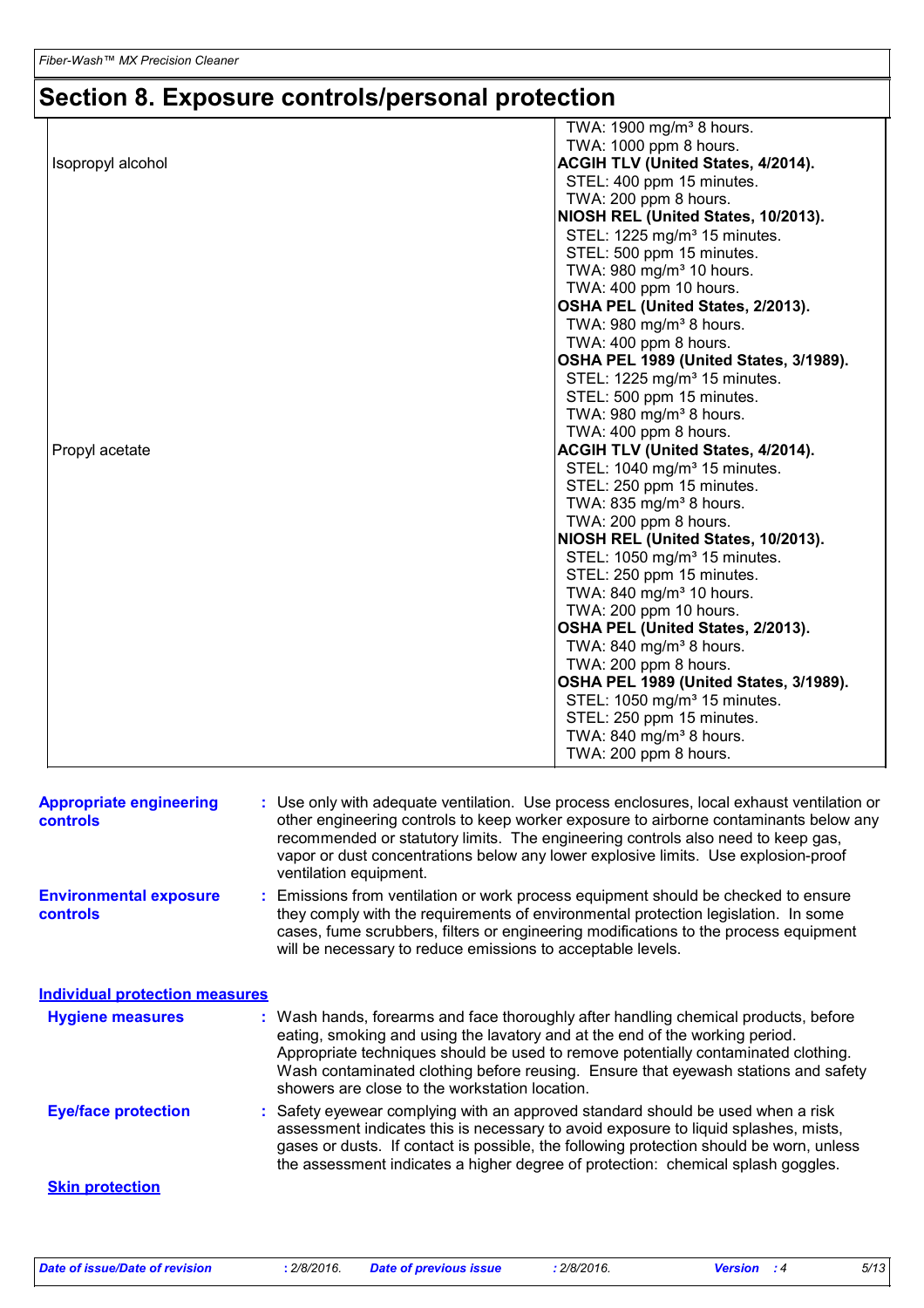### **Section 8. Exposure controls/personal protection**

| <b>Hand protection</b>        | : Chemical-resistant, impervious gloves complying with an approved standard should be<br>worn at all times when handling chemical products if a risk assessment indicates this is<br>necessary. Considering the parameters specified by the glove manufacturer, check<br>during use that the gloves are still retaining their protective properties. It should be<br>noted that the time to breakthrough for any glove material may be different for different<br>glove manufacturers. In the case of mixtures, consisting of several substances, the<br>protection time of the gloves cannot be accurately estimated. |
|-------------------------------|------------------------------------------------------------------------------------------------------------------------------------------------------------------------------------------------------------------------------------------------------------------------------------------------------------------------------------------------------------------------------------------------------------------------------------------------------------------------------------------------------------------------------------------------------------------------------------------------------------------------|
| <b>Body protection</b>        | : Personal protective equipment for the body should be selected based on the task being<br>performed and the risks involved and should be approved by a specialist before<br>handling this product. When there is a risk of ignition from static electricity, wear anti-<br>static protective clothing. For the greatest protection from static discharges, clothing<br>should include anti-static overalls, boots and gloves.                                                                                                                                                                                         |
| <b>Other skin protection</b>  | : Appropriate footwear and any additional skin protection measures should be selected<br>based on the task being performed and the risks involved and should be approved by a<br>specialist before handling this product.                                                                                                                                                                                                                                                                                                                                                                                              |
| <b>Respiratory protection</b> | : Use a properly fitted, air-purifying or air-fed respirator complying with an approved<br>standard if a risk assessment indicates this is necessary. Respirator selection must be<br>based on known or anticipated exposure levels, the hazards of the product and the safe<br>working limits of the selected respirator.                                                                                                                                                                                                                                                                                             |

### **Section 9. Physical and chemical properties**

| <b>Appearance</b>                                      |    |                                                  |
|--------------------------------------------------------|----|--------------------------------------------------|
| <b>Physical state</b>                                  |    | $:$ Liquid.                                      |
| <b>Color</b>                                           |    | : Colorless.                                     |
| Odor                                                   |    | Alcohol-like.                                    |
| <b>Odor threshold</b>                                  | t. | Not available.                                   |
| рH                                                     |    | Not available.                                   |
| <b>Melting point</b>                                   |    | Not available.                                   |
| <b>Boiling point</b>                                   | ÷. | Not available.                                   |
| <b>Flash point</b>                                     |    | : CLOSED CUP: $7^{\circ}$ C (44.6 $^{\circ}$ F). |
| <b>Evaporation rate</b>                                |    | 1.6 (butyl acetate = $1$ )                       |
| <b>Flammability (solid, gas)</b>                       |    | : Not available.                                 |
| <b>Lower and upper explosive</b><br>(flammable) limits |    | : Not available.                                 |
| <b>Vapor pressure</b>                                  |    | : 4.8 kPa (36 mm Hg) [room temperature]          |
| <b>Vapor density</b>                                   |    | : $>1$ [Air = 1]                                 |
| <b>Relative density</b>                                |    | : 0.72                                           |
| <b>Solubility</b>                                      |    | $:$ Not available.                               |
| <b>Partition coefficient: n-</b><br>octanol/water      |    | $:$ Not available.                               |
| <b>Auto-ignition temperature</b>                       |    | $:$ Not available.                               |
| <b>Decomposition temperature</b>                       |    | : Not available.                                 |
| <b>Viscosity</b>                                       |    | : Not available.                                 |

### **Section 10. Stability and reactivity**

| <b>Reactivity</b>                            | : No specific test data related to reactivity available for this product or its ingredients. |
|----------------------------------------------|----------------------------------------------------------------------------------------------|
| <b>Chemical stability</b>                    | : The product is stable.                                                                     |
| <b>Possibility of hazardous</b><br>reactions | : Under normal conditions of storage and use, hazardous reactions will not occur.            |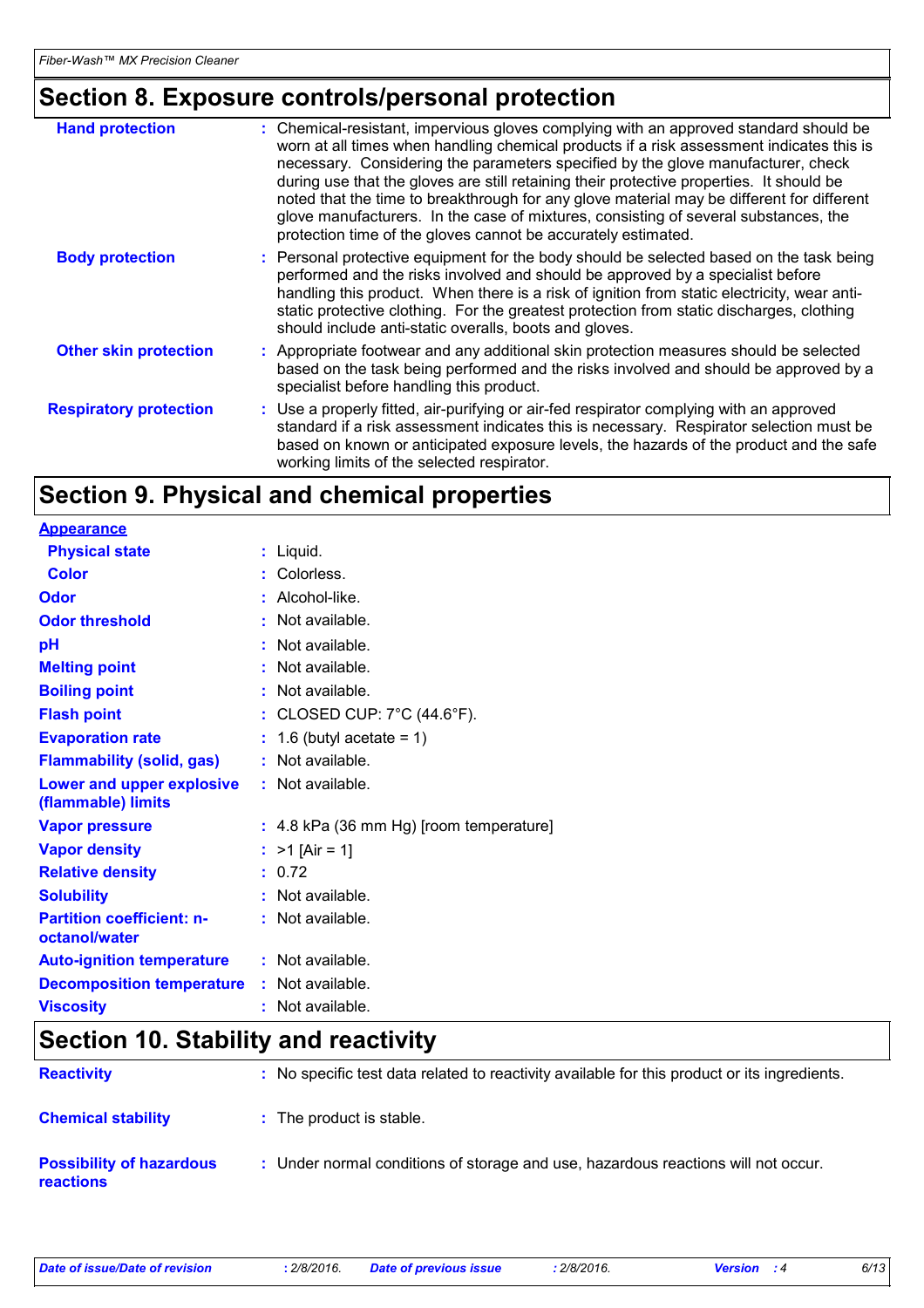### **Section 10. Stability and reactivity**

| Ocation 44 Toutesteated information        |                                                                                                                                                                                                                                            |  |
|--------------------------------------------|--------------------------------------------------------------------------------------------------------------------------------------------------------------------------------------------------------------------------------------------|--|
| <b>Hazardous decomposition</b><br>products | : Under normal conditions of storage and use, hazardous decomposition products should<br>not be produced.                                                                                                                                  |  |
| <b>Incompatible materials</b>              | : Reactive or incompatible with the following materials:<br>oxidizing materials                                                                                                                                                            |  |
| <b>Conditions to avoid</b>                 | : Avoid all possible sources of ignition (spark or flame). Do not pressurize, cut, weld,<br>braze, solder, drill, grind or expose containers to heat or sources of ignition. Do not<br>allow vapor to accumulate in low or confined areas. |  |

### **Section 11. Toxicological information**

### **Information on toxicological effects**

|  | <b>Acute toxicity</b> |  |
|--|-----------------------|--|
|  |                       |  |

| <b>Product/ingredient name</b> | <b>Result</b>                | <b>Species</b> | <b>Dose</b>              | <b>Exposure</b> |
|--------------------------------|------------------------------|----------------|--------------------------|-----------------|
| Ethyl alcohol                  | <b>LC50 Inhalation Vapor</b> | Rat            | 124700 mg/m <sup>3</sup> | 14 hours        |
|                                | LD50 Oral                    | Rat            | 7 g/kg                   |                 |
| Isopropyl alcohol              | LD50 Dermal                  | Rabbit         | 12800 mg/kg              |                 |
|                                | ILD50 Oral                   | Rat            | 5000 mg/kg               |                 |
| Propyl acetate                 | LD50 Oral                    | Rat            | 9370 mg/kg               |                 |

**Irritation/Corrosion**

| <b>Product/ingredient name</b> | <b>Result</b>            | <b>Species</b> | <b>Score</b> | <b>Exposure</b> | <b>Observation</b>       |
|--------------------------------|--------------------------|----------------|--------------|-----------------|--------------------------|
| Ethyl alcohol                  | Eyes - Mild irritant     | Rabbit         |              | 24 hours 500    | $\overline{\phantom{a}}$ |
|                                |                          |                |              | milligrams      |                          |
|                                | Eyes - Moderate irritant | Rabbit         |              | 0.066666667     | $\overline{\phantom{a}}$ |
|                                |                          |                |              | minutes 100     |                          |
|                                |                          |                |              | milligrams      |                          |
|                                | Eyes - Moderate irritant | Rabbit         |              | 100             |                          |
|                                |                          |                |              | microliters     |                          |
|                                | Eyes - Severe irritant   | Rabbit         |              | 500             |                          |
|                                |                          |                |              | milligrams      |                          |
|                                | Skin - Mild irritant     | Rabbit         |              | 400             |                          |
|                                |                          |                |              | milligrams      |                          |
|                                | Skin - Moderate irritant | Rabbit         |              | 24 hours 20     | $\blacksquare$           |
|                                |                          |                |              | milligrams      |                          |
| Isopropyl alcohol              | Eyes - Moderate irritant | Rabbit         |              | 24 hours 100    | $\overline{\phantom{a}}$ |
|                                |                          |                |              | milligrams      |                          |
|                                | Eyes - Moderate irritant | Rabbit         |              | 10 milligrams   |                          |
|                                | Eyes - Severe irritant   | Rabbit         |              | 100             |                          |
|                                |                          |                |              | milligrams      |                          |
|                                | Skin - Mild irritant     | Rabbit         |              | 500             |                          |
|                                |                          |                |              | milligrams      |                          |
| Propyl acetate                 | Eyes - Mild irritant     | Rabbit         |              | 24 hours 500    |                          |
|                                |                          |                |              | milligrams      |                          |
|                                | Skin - Mild irritant     | Rabbit         |              | 500             |                          |
|                                |                          |                |              | milligrams      |                          |

### **Sensitization**

Not available.

### **Mutagenicity**

Not available.

#### **Carcinogenicity** Not available.

**Classification**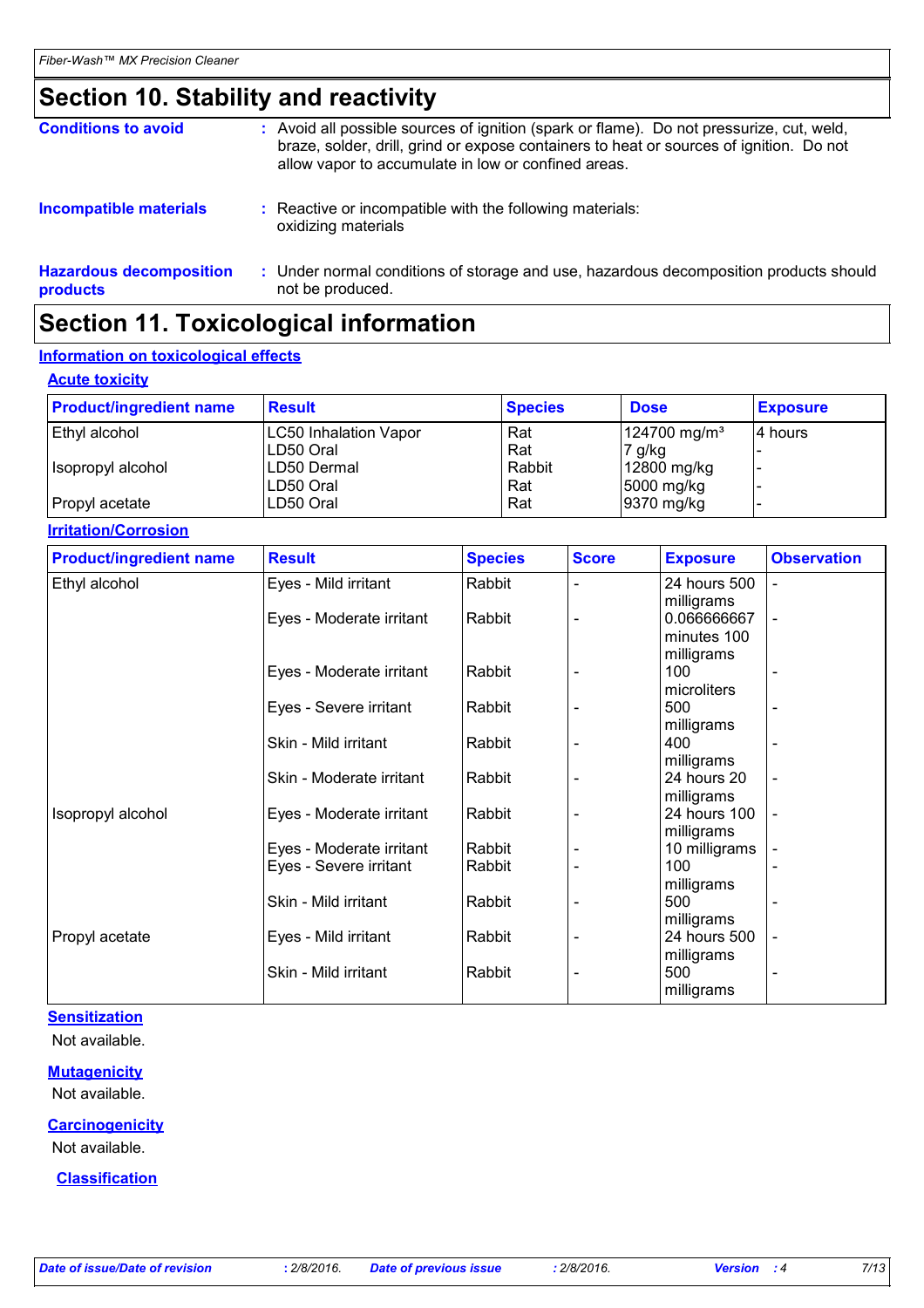## **Section 11. Toxicological information**

| <b>Product/ingredient name</b>     | <b>OSHA</b>                                          | <b>IARC</b> | <b>NTP</b> |
|------------------------------------|------------------------------------------------------|-------------|------------|
| Ethyl alcohol<br>Isopropyl alcohol | $\overline{\phantom{0}}$<br>$\overline{\phantom{a}}$ |             |            |

#### **Reproductive toxicity**

Not available.

#### **Teratogenicity**

Not available.

#### **Specific target organ toxicity (single exposure)**

| <b>Name</b>         | <b>Category</b> | <b>Route of</b><br>exposure | <b>Target organs</b>    |
|---------------------|-----------------|-----------------------------|-------------------------|
| I Isopropyl alcohol | Category 3      | Not applicable.             | Narcotic effects        |
| Propyl acetate      | Category 3      | Not applicable.             | <b>Narcotic effects</b> |

#### **Specific target organ toxicity (repeated exposure)**

Not available.

#### **Aspiration hazard**

Not available.

| <b>Information on the likely</b><br>routes of exposure | : Not available.                                                                                                                |
|--------------------------------------------------------|---------------------------------------------------------------------------------------------------------------------------------|
| <b>Potential acute health effects</b>                  |                                                                                                                                 |
| <b>Eye contact</b>                                     | : Causes serious eye irritation.                                                                                                |
| <b>Inhalation</b>                                      | : Harmful by inhalation. At very high concentrations, can displace the normal air and<br>cause suffocation from lack of oxygen. |
| <b>Skin contact</b>                                    | : Irritating to skin.                                                                                                           |
| <b>Ingestion</b>                                       | : Irritating to mouth, throat and stomach.                                                                                      |

#### **Symptoms related to the physical, chemical and toxicological characteristics**

| <b>Eye contact</b>  | : Adverse symptoms may include the following:<br>pain or irritation<br>watering<br>redness                              |
|---------------------|-------------------------------------------------------------------------------------------------------------------------|
| <b>Inhalation</b>   | : Adverse symptoms may include the following:<br>dizziness/vertigo<br>drowsiness/fatigue<br>headache<br>unconsciousness |
| <b>Skin contact</b> | : Adverse symptoms may include the following:<br>irritation<br>redness                                                  |
| <b>Ingestion</b>    | : Adverse symptoms may include the following: Irritating to mouth, throat and stomach.<br>nausea or vomiting            |

|                                              | Delayed and immediate effects and also chronic effects from short and long term exposure |                    |      |
|----------------------------------------------|------------------------------------------------------------------------------------------|--------------------|------|
| <b>Short term exposure</b>                   |                                                                                          |                    |      |
| <b>Potential immediate</b><br><b>effects</b> | : Not available.                                                                         |                    |      |
| <b>Potential delayed effects</b>             | : Not available.                                                                         |                    |      |
| <b>Long term exposure</b>                    |                                                                                          |                    |      |
| <b>Potential immediate</b><br><b>effects</b> | $:$ Not available.                                                                       |                    |      |
| <b>Potential delayed effects</b>             | : Not available.                                                                         |                    |      |
| Date of issue/Date of revision               | : 2/8/2016.<br>: 2/8/2016.<br><b>Date of previous issue</b>                              | <b>Version</b> : 4 | 8/13 |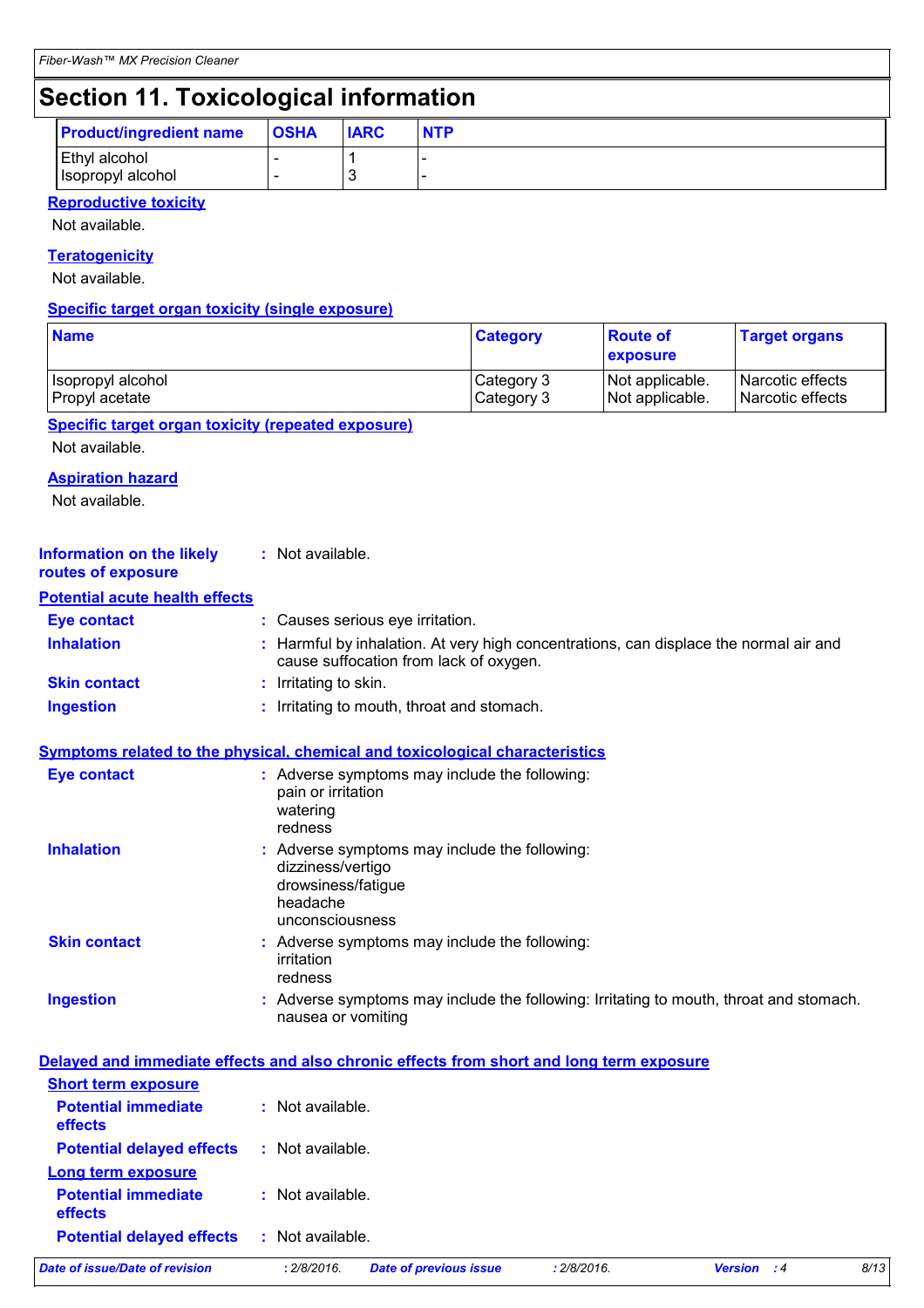### **Section 11. Toxicological information**

#### **Potential chronic health effects**

#### Not available.

| <b>General</b>               | : No known significant effects or critical hazards. |
|------------------------------|-----------------------------------------------------|
| <b>Carcinogenicity</b>       | : No known significant effects or critical hazards. |
| <b>Mutagenicity</b>          | : No known significant effects or critical hazards. |
| <b>Teratogenicity</b>        | : No known significant effects or critical hazards. |
| <b>Developmental effects</b> | : No known significant effects or critical hazards. |
| <b>Fertility effects</b>     | : No known significant effects or critical hazards. |

#### **Numerical measures of toxicity**

| <b>Acute toxicity estimates</b> |                  |  |  |
|---------------------------------|------------------|--|--|
| <b>Route</b>                    | <b>ATE value</b> |  |  |
| Oral                            | 13595.2 mg/kg    |  |  |

### **Section 12. Ecological information**

#### **Toxicity**

| <b>Product/ingredient name</b> | <b>Result</b>                                      | <b>Species</b>                                | <b>Exposure</b> |
|--------------------------------|----------------------------------------------------|-----------------------------------------------|-----------------|
| Ethyl alcohol                  | Acute EC50 17.921 mg/l Marine water                | Algae - Ulva pertusa                          | 96 hours        |
|                                | Acute EC50 2000 µg/l Fresh water                   | Daphnia - Daphnia magna                       | 48 hours        |
|                                | Acute LC50 25500 µg/l Marine water                 | Crustaceans - Artemia<br>franciscana - Larvae | 48 hours        |
|                                | Acute LC50 42000 µg/l Fresh water                  | Fish - Oncorhynchus mykiss                    | 4 days          |
|                                | Chronic NOEC 4.995 mg/l Marine water               | Algae - Ulva pertusa                          | 96 hours        |
|                                | Chronic NOEC 0.375 ul/L Fresh water                | Fish - Gambusia holbrooki -<br>Larvae         | 12 weeks        |
| Isopropyl alcohol              | Acute LC50 1400000 to 1950000 µg/l<br>Marine water | Crustaceans - Crangon crangon                 | 48 hours        |
|                                | Acute LC50 1400000 µg/l                            | Fish - Gambusia affinis                       | 96 hours        |
| Propyl acetate                 | Acute LC50 60000 to 64000 µg/l Fresh<br>water      | Fish - Pimephales promelas                    | 96 hours        |

### **Persistence and degradability**

Not available.

### **Bioaccumulative potential**

| <b>Product/ingredient name</b> | ∣ LoqP <sub>ow</sub> | <b>BCF</b> | <b>Potential</b> |
|--------------------------------|----------------------|------------|------------------|
| Ethyl alcohol                  | $-0.35$              |            | low              |
| Isopropyl alcohol              | 0.05                 |            | l low            |
| Propyl acetate                 | 1.4                  |            | l low            |

#### **Mobility in soil**

#### **Soil/water partition coefficient (Koc)**

**:** Not available.

**Other adverse effects** : No known significant effects or critical hazards.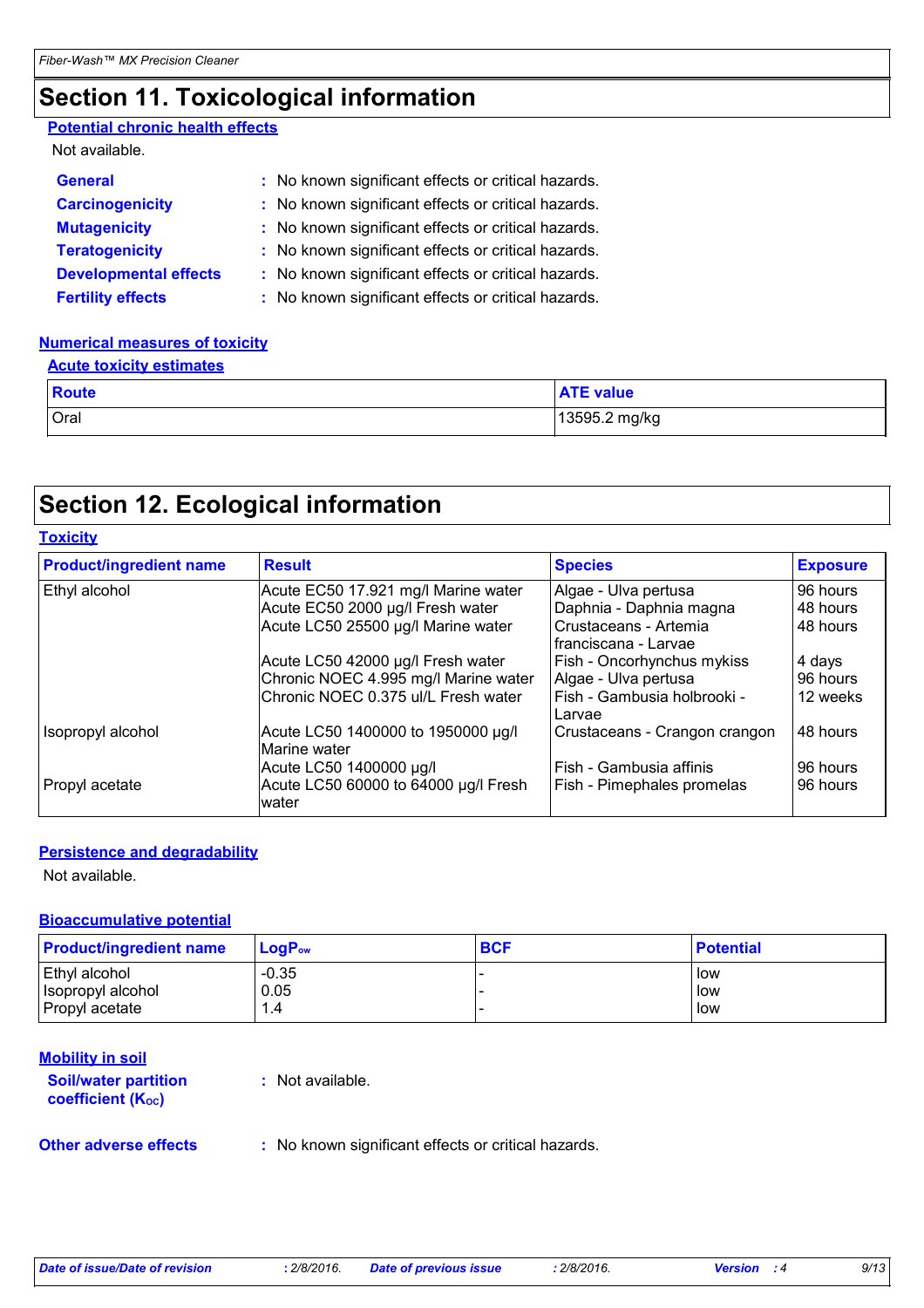### **Section 13. Disposal considerations**

**Disposal methods :**

The generation of waste should be avoided or minimized wherever possible. Disposal of this product, solutions and any by-products should at all times comply with the requirements of environmental protection and waste disposal legislation and any regional local authority requirements. Dispose of surplus and non-recyclable products via a licensed waste disposal contractor. Waste should not be disposed of untreated to the sewer unless fully compliant with the requirements of all authorities with jurisdiction. Waste packaging should be recycled. Incineration or landfill should only be considered when recycling is not feasible. This material and its container must be disposed of in a safe way. Care should be taken when handling emptied containers that have not been cleaned or rinsed out. Empty containers or liners may retain some product residues. Vapor from product residues may create a highly flammable or explosive atmosphere inside the container. Do not cut, weld or grind used containers unless they have been cleaned thoroughly internally. Avoid dispersal of spilled material and runoff and contact with soil, waterways, drains and sewers.

### **Section 14. Transport information**

|                                      | <b>DOT</b><br><b>Classification</b> | <b>TDG</b><br><b>Classification</b> | <b>Mexico</b><br><b>Classification</b> | <b>ADR/RID</b>                                                         | <b>IMDG</b>      | <b>IATA</b>                                     |
|--------------------------------------|-------------------------------------|-------------------------------------|----------------------------------------|------------------------------------------------------------------------|------------------|-------------------------------------------------|
| <b>UN number</b>                     |                                     |                                     |                                        | <b>UN1263</b>                                                          | <b>UN1263</b>    | <b>UN1263</b>                                   |
| <b>UN proper</b><br>shipping name    | Consumer<br>commodity<br>ORM-D      | Consumer<br>commodity<br>ORM-D      | Consumer<br>commodity<br>ORM-D         | <b>PAINT</b>                                                           | <b>PAINT</b>     | <b>PAINT</b>                                    |
| <b>Transport</b><br>hazard class(es) | ORM-D                               | ORM-D                               | ORM-D                                  | 3                                                                      | 3                | 3                                               |
| <b>Packing group</b>                 |                                     |                                     |                                        | Ш                                                                      | $\mathbf{I}$     | $\mathbf{II}$                                   |
| <b>Environmental</b><br>hazards      | No.                                 | No.                                 | No.                                    | No.                                                                    | No.              | No.                                             |
| <b>Additional</b><br>information     |                                     |                                     |                                        | <b>Special</b><br>provisions<br>640 (C)<br><b>Tunnel code</b><br>(D/E) | Limited quantity | Dangerous<br>Goods in<br>Excepted<br>Quantities |

**Special precautions for user** : Transport within user's premises: always transport in closed containers that are upright and secure. Ensure that persons transporting the product know what to do in the event of an accident or spillage.

**Transport in bulk according to Annex II of MARPOL 73/78 and the IBC Code :** Not available.

### **Section 15. Regulatory information**

| <b>U.S. Federal regulations</b>                                                                | : TSCA 8(a) CDR Exempt/Partial exemption: Not determined<br>All components are listed or exempted. |
|------------------------------------------------------------------------------------------------|----------------------------------------------------------------------------------------------------|
| <b>Clean Air Act Section 112 : Not listed</b><br>(b) Hazardous Air<br><b>Pollutants (HAPS)</b> |                                                                                                    |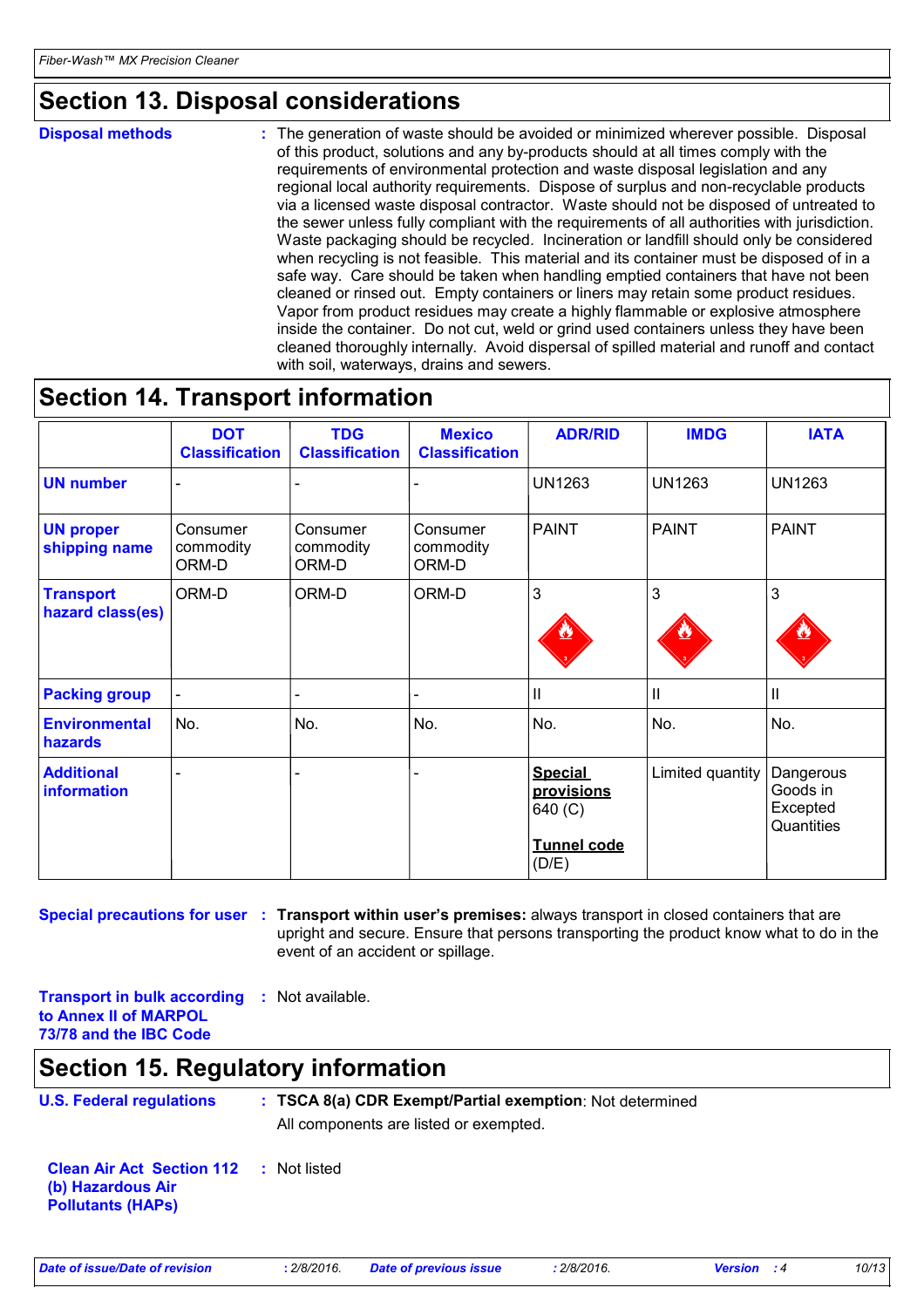### **Section 15. Regulatory information**

| <b>Clean Air Act Section 602</b><br><b>Class I Substances</b>  | : Not listed    |
|----------------------------------------------------------------|-----------------|
| <b>Clean Air Act Section 602</b><br><b>Class II Substances</b> | : Not listed    |
| <b>DEA List I Chemicals</b><br>(Precursor Chemicals)           | : Not listed    |
| <b>DEA List II Chemicals</b><br><b>(Essential Chemicals)</b>   | Not listed      |
| <b>SARA 302/304</b>                                            |                 |
| <b>Composition/information on ingredients</b>                  |                 |
| No products were found.                                        |                 |
| <b>SARA 304 RO</b>                                             | Not applicable. |

### **SARA 311/312**

**Classification :** Fire hazard

Immediate (acute) health hazard

#### **Composition/information on ingredients**

| <b>Name</b>       | $\frac{9}{6}$ | <b>Fire</b> | <b>Sudden</b><br><b>hazard</b> release of<br><b>pressure</b> | <b>Reactive</b> | <b>Immediate</b><br>(acute)<br>health<br>hazard | <b>Delayed</b><br>(chronic)<br>health<br>hazard |
|-------------------|---------------|-------------|--------------------------------------------------------------|-----------------|-------------------------------------------------|-------------------------------------------------|
| Ethyl alcohol     | - 25          | Yes.        | No.                                                          | No.             | Yes.                                            | No.                                             |
| Isopropyl alcohol | $-20$         | Yes.        | No.                                                          | No.             | Yes.                                            | No.                                             |
| Propyl acetate    | $0.1 - 10$    | Yes.        | No.                                                          | No.             | Yes.                                            | No.                                             |

#### **SARA 313**

|                                           | <b>Product name</b> | <b>CAS number</b> | $\frac{9}{6}$ |
|-------------------------------------------|---------------------|-------------------|---------------|
| <b>Form R - Reporting</b><br>requirements | Isopropyl alcohol   | 67-63-0           | 1 - 20        |
| <b>Supplier notification</b>              | Isopropyl alcohol   | 67-63-0           | 1 - 20        |

SARA 313 notifications must not be detached from the SDS and any copying and redistribution of the SDS shall include copying and redistribution of the notice attached to copies of the SDS subsequently redistributed.

| <b>State regulations</b> |                                                                                                                                              |
|--------------------------|----------------------------------------------------------------------------------------------------------------------------------------------|
| <b>Massachusetts</b>     | : The following components are listed: ETHYL ALCOHOL; ISOPROPYL ALCOHOL; N-<br>PROPYL ACETATE                                                |
| <b>New York</b>          | : None of the components are listed.                                                                                                         |
| <b>New Jersey</b>        | : The following components are listed: ETHYL ALCOHOL; ALCOHOL; ISOPROPYL<br>ALCOHOL; 2-PROPANOL; n-PROPYL ACETATE; ACETIC ACID, PROPYL ESTER |
| <b>Pennsylvania</b>      | : The following components are listed: DENATURED ALCOHOL; 2-PROPANOL;<br>ACETIC ACID, PROPYL ESTER                                           |

### **International regulations**

**Chemical Weapon Convention List Schedules I, II & III Chemicals** Not listed.

**Montreal Protocol (Annexes A, B, C, E)**

Not listed.

**Stockholm Convention on Persistent Organic Pollutants**

Not listed.

**Rotterdam Convention on Prior Inform Consent (PIC)** Not listed.

**UNECE Aarhus Protocol on POPs and Heavy Metals**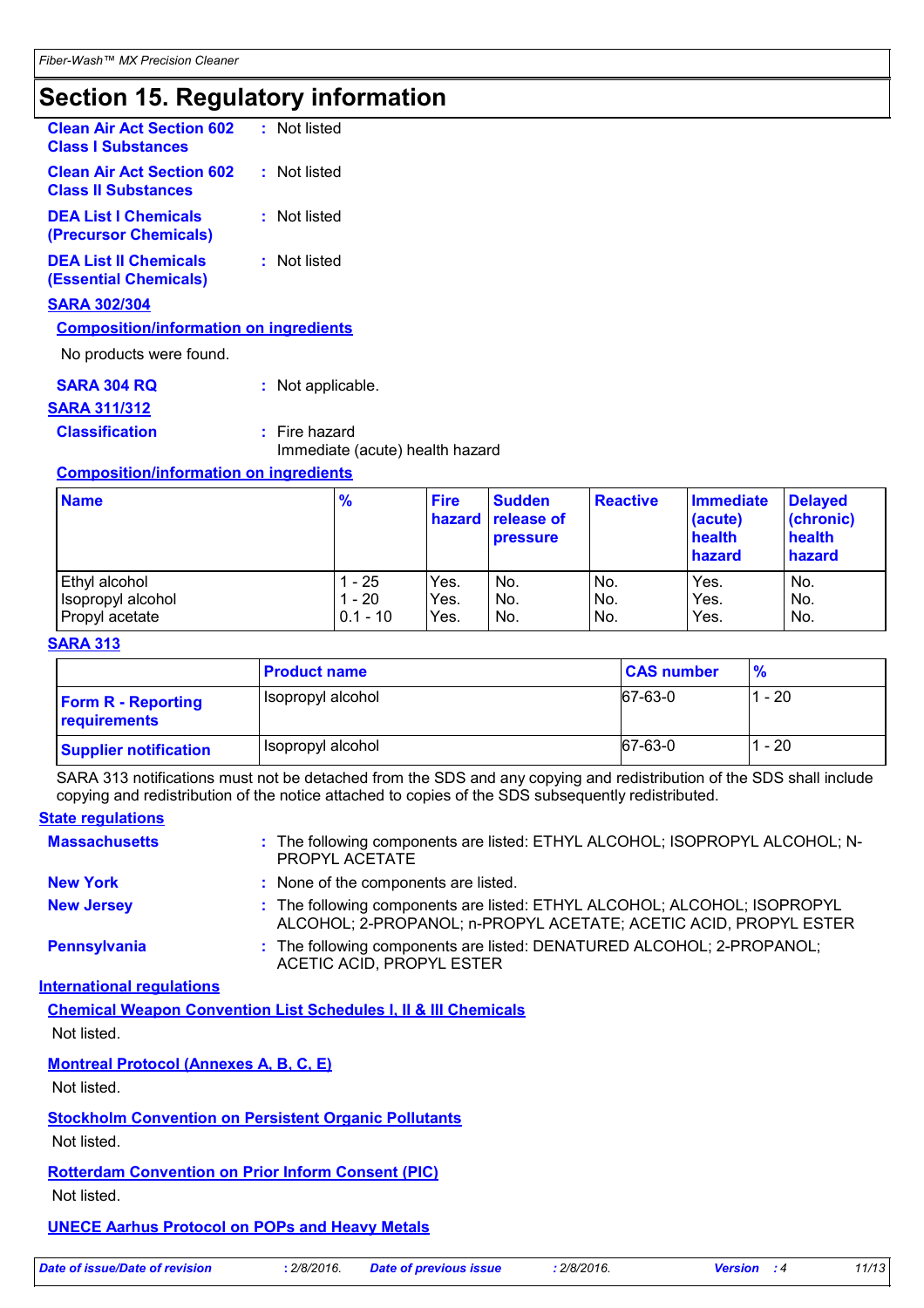### **Section 15. Regulatory information**

### Not listed.

#### **International lists National inventory**

| <b>NGUVIIGI IIIV CHLUI V</b> |                                          |
|------------------------------|------------------------------------------|
| <b>Australia</b>             | : All components are listed or exempted. |
| <b>Canada</b>                | : All components are listed or exempted. |
| <b>China</b>                 | : All components are listed or exempted. |
| <b>Europe</b>                | : All components are listed or exempted. |
| <b>Japan</b>                 | : Not determined.                        |
| <b>Malaysia</b>              | : All components are listed or exempted. |
| <b>New Zealand</b>           | : All components are listed or exempted. |
| <b>Philippines</b>           | : All components are listed or exempted. |
| <b>Republic of Korea</b>     | : All components are listed or exempted. |
| <b>Taiwan</b>                | : Not determined.                        |

### **Section 16. Other information**

### **Hazardous Material Information System (U.S.A.)**



**Caution: HMIS® ratings are based on a 0-4 rating scale, with 0 representing minimal hazards or risks, and 4 representing significant hazards or risks Although HMIS® ratings are not required on SDSs under 29 CFR 1910. 1200, the preparer may choose to provide them. HMIS® ratings are to be used with a fully implemented HMIS® program. HMIS® is a registered mark of the National Paint & Coatings Association (NPCA). HMIS® materials may be purchased exclusively from J. J. Keller (800) 327-6868.**

**The customer is responsible for determining the PPE code for this material.**

**National Fire Protection Association (U.S.A.)**



**Reprinted with permission from NFPA 704-2001, Identification of the Hazards of Materials for Emergency Response Copyright ©1997, National Fire Protection Association, Quincy, MA 02269. This reprinted material is not the complete and official position of the National Fire Protection Association, on the referenced subject which is represented only by the standard in its entirety.**

**Copyright ©2001, National Fire Protection Association, Quincy, MA 02269. This warning system is intended to be interpreted and applied only by properly trained individuals to identify fire, health and reactivity hazards of chemicals. The user is referred to certain limited number of chemicals with recommended classifications in NFPA 49 and NFPA 325, which would be used as a guideline only. Whether the chemicals are classified by NFPA or not, anyone using the 704 systems to classify chemicals does so at their own risk.**

| <b>History</b>                    |             |
|-----------------------------------|-------------|
| Date of printing                  | : 2/8/2016. |
| Date of issue/Date of<br>revision | : 2/8/2016. |
| Date of previous issue            | : 2/8/2016. |
| <b>Version</b>                    | -4          |